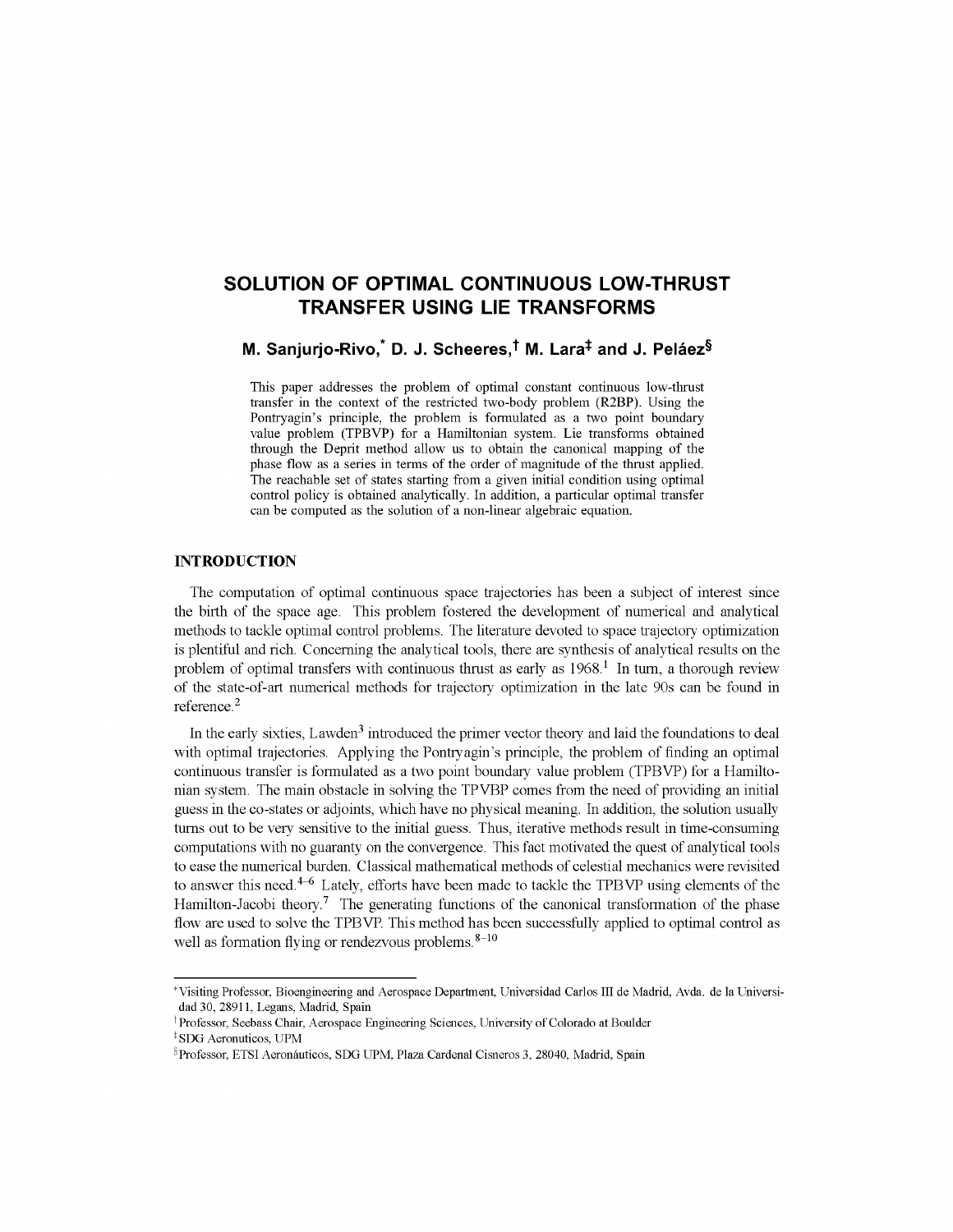In this paper, we use perturbation theory in a novel way to solve the optimal control problem of a low-thrust continuous transfer. The use of perturbation theory in this problem is explained by the consideration of a small absolute value of the control, i.e., thrust is small compared to the gravitational acceleration. Although perturbation theory has been already applied in this context, the conventional approach consists of a direct manipulation of the equations of motion of the state vector. Moreover, the analysis was usually restricted to special cases whose validity was limited to certain regions of the parameter space, as in the seminal work of Edelbaum<sup>11</sup> and subsequent work. The method proposed in this paper is the use of Lie transforms to perform a convenient canonical transformation in the configuration space of state and adjoints. Lie transforms, as developed by Deprit,<sup>12</sup> have been widely and successfully used in celestial mechanics in initial value problems. Here, the scope of the method is broaden to solve TPBVPs. The main advantage of the method is that it allows one to build an explicit formulation of the transformation as part of the solution.

#### **PROBLEM SETTINGS**

The problem addressed in this work is the minimum-fuel constant continuous low-thrust maneuver with fixed final time. For the sake of simplicity, the mass of the spacecraft is not considered as a state variable. Accordingly, given that the thrust is continuous, the cost function considered here is integral and has the form:

$$
J = \frac{1}{2} \int_{\tau_0}^{\tau_F} \left( \mathbf{u}^T \mathbf{u} \right) dt \tag{1}
$$

where  $\tau$  is the non-dimensional time ( $\tau = t\sqrt{\mu/a_0^3}$ ,  $\mu$  is the gravitational parameter of the primary and  $a_0$  is the initial or characteristic value of the osculating semi-major axis). Besides,  $\boldsymbol{u}$  is the non-dimensional thrust acceleration (the value of the characteristic acceleration is  $\mu/a_0^2$ ). In turn, the spacecraft is orbiting a single large mass (R2BP). The state of the spacecraft is described in terms of the classical orbital elements. Other representations are possible<sup>13</sup> and even more suitable in terms of avoiding singularities. Nevertheless, the method exposed hereafter is not tied to the state description of the spacecraft and the required modifications for using a different set of state variables are straightforward. Using classical orbital elements, the dynamics can be expressed in terms of the Gauss' planetary equations<sup>14</sup> :

$$
\frac{\mathrm{d}\xi}{\mathrm{d}\tau} = B\xi + C(\xi)u\tag{2}
$$

where  $\xi = {\Omega, i, \omega, n, e, M}$ ,  $B \in M_{6x6}, C \in M_{6x3}$ . Note that *n* is a non-dimensional variable and the characteristic value of the mean motion is  $n_0 = \sqrt{\mu/a_0^3}$ . The only non-null term of **B** is  $B_{65} = 1$  and matrix C is given below:

$$
C = \begin{pmatrix}\n0 & 0 & -\frac{\cos i}{a \, n \sin i} \left[ \cos \omega \sin E + \frac{\sin \omega (\cos E - e)}{\sqrt{1 - e^2}} \right] \\
0 & 0 & \frac{1}{a \, n} \left[ \frac{\cos \omega (\cos E - e)}{\sqrt{1 - e^2}} - \sin \omega \sin E \right] \\
-\frac{\sqrt{1 - e^2}}{e \, n a} \frac{\cos E - e}{1 - e \cos E} & \frac{1}{n a (1 - e \cos E)} \left[ \frac{\sin E}{e} \left( 2 - e^2 \right) - \frac{1}{2} \sin 2E \right] & -\frac{\cos i}{a \, n \sin i} \left[ \cos \omega \sin E + \frac{\sin \omega (\cos E - e)}{\sqrt{1 - e^2}} \right] \\
-\frac{3 e \sin E}{a (1 - e \cos E)} & -\frac{3 \sqrt{1 - e^2}}{a (1 - e \cos E)} & 0 \\
\frac{\sin E (1 - e^2)}{\sin E (1 - e \cos E)} & -\frac{\sqrt{1 - e^2}}{2 n a (1 - e \cos E)} \left[ 3e + e \cos 2E - 4 \cos E \right] & 0 \\
\frac{1}{n a e} \left[ \frac{\cos (-e^2 \cos 2E)}{1 - e \cos E} - 3e \right] & -\frac{\sqrt{1 - e^2}}{n a e} \left[ 1 + \frac{1 - e^2}{1 - e \cos E} \right] & 0\n\end{pmatrix}
$$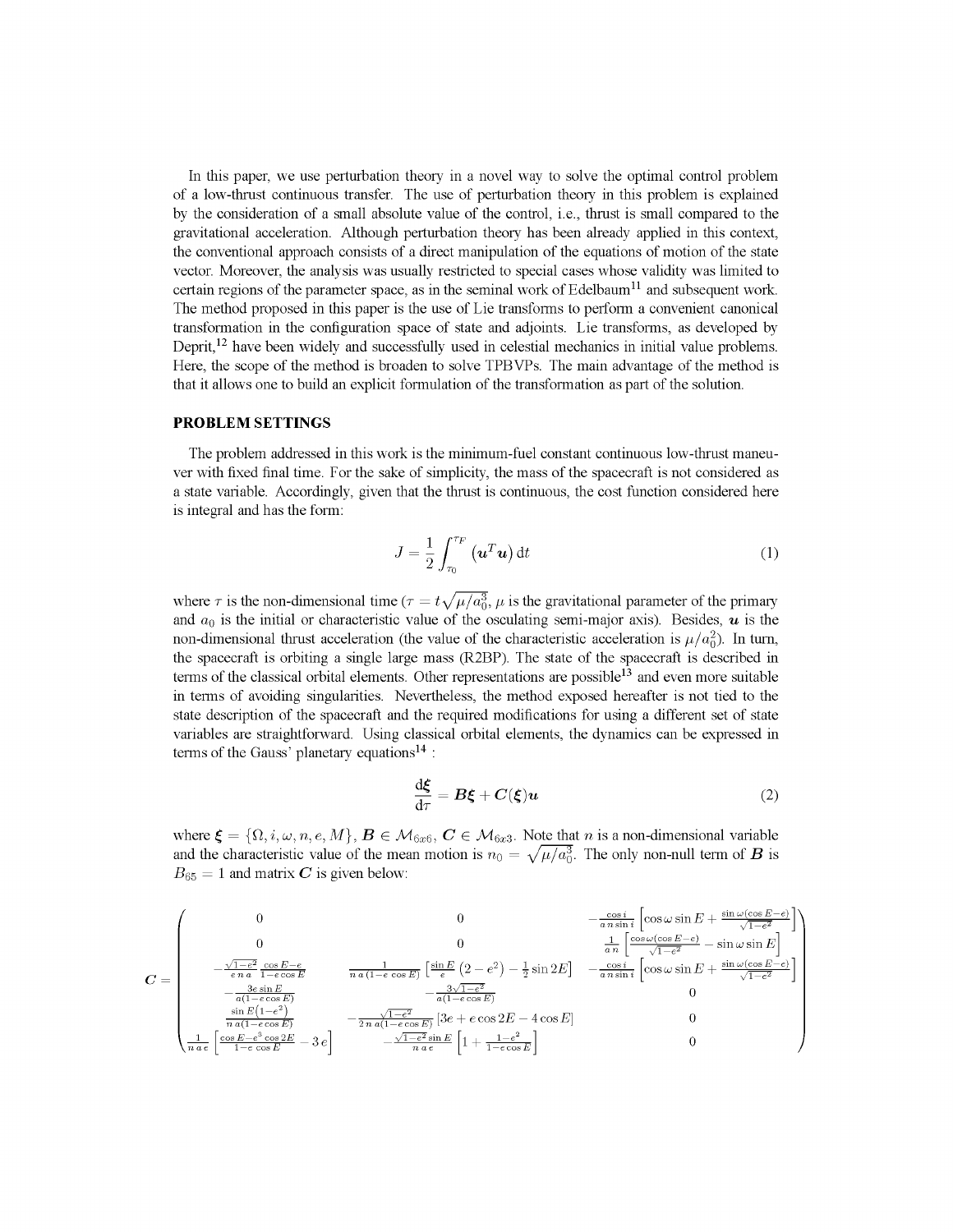where  $a = \sqrt[3]{1/n^2}$  is non-dimensional, and *E* is the eccentric anomaly. The relation between eccentric and mean anomalies is given by the Kepler equation:  $M = E - e \sin E$ . This fact makes more convenient to express the dynamics in terms of the eccentric anomaly instead of the true anomaly.

The boundary conditions depend on the kind of problem to solve. For the reachable set problem, the initial state of the spacecraft and the final costate is completely specified:

$$
\boldsymbol{\xi}(\tau_0) = \boldsymbol{\xi}_0 \tag{3}
$$

$$
p(\tau_F) = 0 \tag{4}
$$

Whereas, for the computation of the optimal trajectory between given initial and final states, the boundary conditions are:

$$
\boldsymbol{\xi}(\tau_0) = \boldsymbol{\xi}_0 \tag{5}
$$

$$
\boldsymbol{\xi}(\tau_F) = \boldsymbol{\xi}_F \tag{6}
$$

#### **Control Modulated by Small Parameter**

Given that the uncontrolled problem is solvable, perturbation theory tools can be applied providing that the control acceleration is small compared to the gravitational acceleration. This is usually the case for low-thrust engines operating in strong gravity fields. Thus, the control is expressed as:

$$
\mathbf{u} = \varepsilon \tilde{\mathbf{u}} \tag{7}
$$

where  $\varepsilon = T/(\mu/a_0^2)$  (*T* is the magnitude of the constant continuous thrust acceleration). Therefore, dynamics are rewritten as:

$$
\frac{\mathrm{d}\xi}{\mathrm{d}\tau} = B\xi + \varepsilon C(\xi)\tilde{u}
$$
 (8)

## **NECESSARY CONDITIONS FOR OPTIMALITY**

In a general manner, the problem we are facing is described mathematically as follows: finding the control function  $u$  of the system

$$
\dot{\boldsymbol{\xi}} = f(\boldsymbol{\xi}, \boldsymbol{u}) \qquad \boldsymbol{\xi}(\tau_0) = \boldsymbol{\xi}_0 \qquad \boldsymbol{\psi}(\boldsymbol{\xi}(\tau_F), \tau_F) = 0 \qquad \tau \in [\tau_0, \tau_F] \tag{9}
$$

such that the cost function

$$
J = \phi_T(\boldsymbol{\xi}_F) + \int_{\tau_0}^{\tau_F} \mathcal{L}(\boldsymbol{\xi}, \boldsymbol{u}) dt
$$
 (10)

is minimized. For convenience, a scalar "Hamiltonian" function is introduced as follows<sup>15</sup>:

$$
\mathcal{H}(\xi, \mathbf{p}_{\xi}, \tau) = \mathcal{L}(\xi, \mathbf{u}) + \mathbf{p}_{\xi}^{T} f(\xi, \mathbf{u}) \tag{11}
$$

With the previous description, the necessary conditions for optimality when the control is modulated by a small parameter reads:

$$
\mathcal{H}(\xi, p_{\xi}, \tau) = \overline{\mathcal{H}}(\xi, p_{\xi}, \varepsilon \tilde{\boldsymbol{u}}^*(\xi, p_{\xi}, \tau), \tau) \tag{12}
$$

$$
\dot{\xi} = \mathcal{H}_{p_{\xi}}(\xi, p_{\xi}, \tau) \tag{13}
$$

$$
\dot{p}_{\xi} = -\mathcal{H}_{\xi}(\xi, p_{\xi}, \tau) \tag{14}
$$

$$
\tilde{\boldsymbol{u}}^*(\boldsymbol{\xi}, \boldsymbol{p}_{\boldsymbol{\xi}}, \tau) = arg \min \bar{\mathcal{H}}(\boldsymbol{\xi}, \boldsymbol{p}_{\boldsymbol{\xi}}, \varepsilon \tilde{\boldsymbol{u}}, \tau) \tag{15}
$$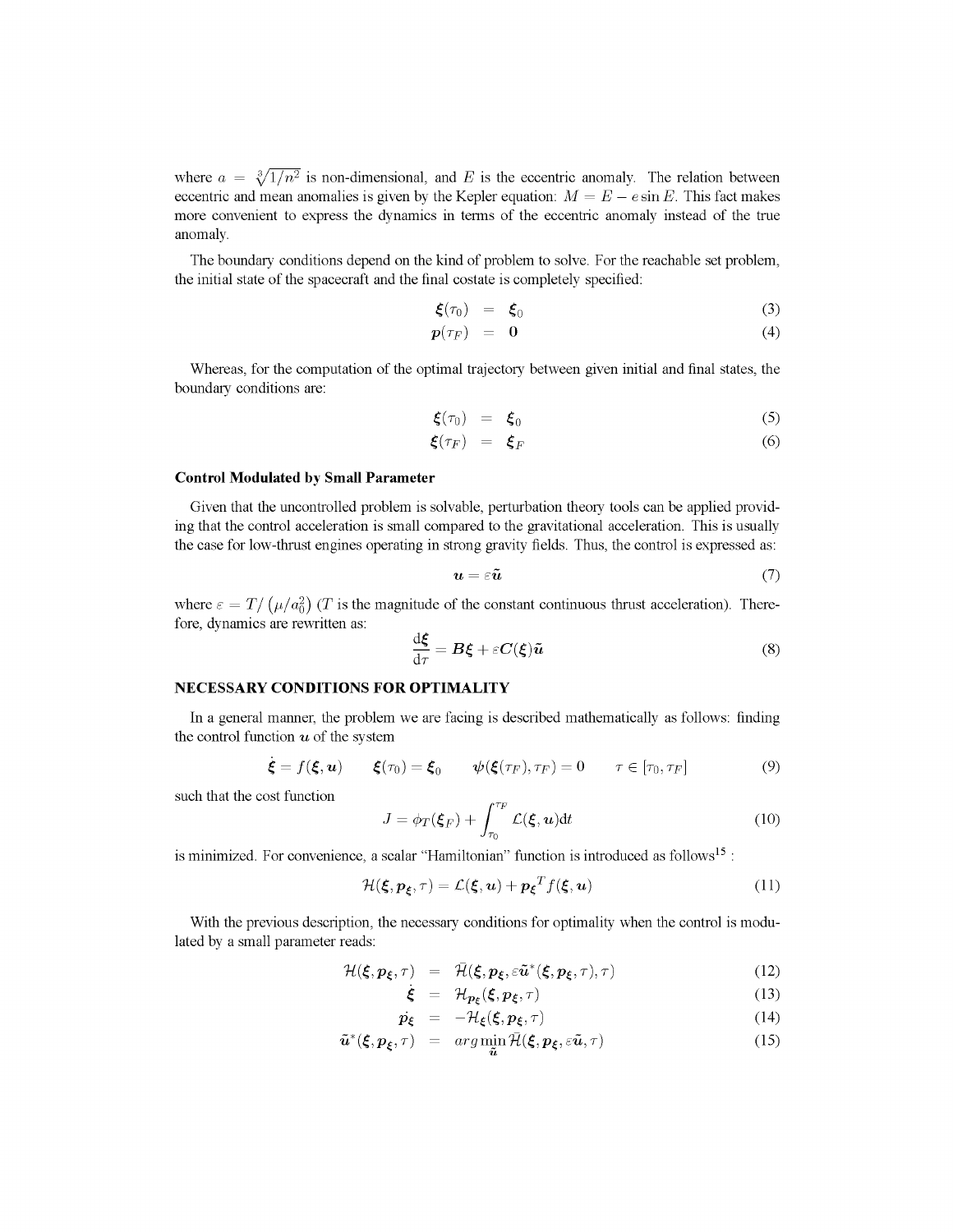subject to:

$$
\boldsymbol{\xi}(\tau_0) = \boldsymbol{\xi}_0 \qquad \boldsymbol{\psi}(\boldsymbol{\xi}(\tau_F), \tau_F) = 0 \tag{16}
$$

The necessary conditions for optimality (12-16) constitute the formulation of the problem to solve.

In our case, the Hamiltonian of the system, with the previous performance index, has the form:

$$
\mathcal{H} = \boldsymbol{p}_{\xi}^{T} \boldsymbol{B} \boldsymbol{\xi} + \varepsilon \boldsymbol{p}_{\xi} \boldsymbol{C}(\boldsymbol{\xi}) \tilde{\boldsymbol{u}} + \frac{1}{2} \varepsilon^{2} \boldsymbol{u}^{T} \boldsymbol{u}
$$
\n(17)

From equation (15), it is obtained that,

$$
\frac{\partial \mathcal{H}}{\partial \tilde{\boldsymbol{u}}} = \boldsymbol{0} = \boldsymbol{p}_{\xi}^{T} \boldsymbol{C}(\xi) + \varepsilon \tilde{\boldsymbol{u}}^{T}
$$
(18)

The components of  $C(\xi)$  are of order unity. Thus the adjoints should be of order  $\varepsilon$ . Rescaling the adjoints as:  $p_{\xi} = \varepsilon \tilde{p}_{\xi}$ , and the Hamiltonian  $\mathcal{H} = \varepsilon \mathcal{H}$ , the latter turns out to be:

$$
\tilde{\mathcal{H}} = \tilde{\boldsymbol{p}}^T_{\boldsymbol{\xi}} \boldsymbol{B} \boldsymbol{\xi} - \frac{1}{2} \varepsilon \tilde{\boldsymbol{p}}^T_{\boldsymbol{\xi}} \boldsymbol{C} \boldsymbol{C}^T \tilde{\boldsymbol{p}}_{\boldsymbol{\xi}}
$$

Therefore, the optimization of the integral cost function subject to a dynamic constraint is a twopoint boundary value problem (16), in which the dynamics of the state and adjoints is determined by (13-14). Besides, the problem is stated as a integrable one plus a perturbation. It is worth noting that the integrable part of the problem does not fulfill the boundary conditions. The perturbation order, in this case, is,

$$
\begin{array}{rcl} \mathcal{\tilde{H}} &=& \mathcal{\tilde{H}}_{0} + \varepsilon \mathcal{\tilde{H}}_{1} \\ \mathcal{\tilde{H}}_{0} &=& \mathcal{\tilde{p}}_{\bm{\xi}}^{T} \bm{B} \bm{\xi} = \tilde{p}_{M} n \\ \mathcal{\tilde{H}}_{1} &=& -\frac{1}{2} \mathcal{\tilde{p}}_{\bm{\xi}}^{T} \bm{C} \bm{C}^{T} \mathcal{\tilde{p}}_{\bm{\xi}} \end{array}
$$

The problem formulated in this way is suitable to be dealt with perturbation methods. Next section describes the method proposed to be used in this case.

### **DEPRIT PERTURBATION METHOD**

In this section, an outline of the Deprit's perturbation theory is sketched as well as the main characteristics and properties of the method. The reader is encouraged to find out more details about the method in the original paper<sup>12</sup> or in reference books<sup>17</sup>.

The objective of the technique is the construction of a canonical transformation of the original Hamiltonian system to achieve a transformed Hamiltonian function with specific requirements. The original Hamiltonian system should have a perturbation order based on a power series of a small parameter. Let  $\mathcal{H}(x, X; t; \varepsilon) = \mathcal{H}_0 + \varepsilon \mathcal{H}_1 + \frac{1}{2} \varepsilon^2 \mathcal{H}_2 + \dots$  be the original Hamiltonian and  $\mathcal{K}(y, Y; t; \varepsilon) = \mathcal{K}_0 + \varepsilon \mathcal{K}_1 + \frac{1}{2!} \varepsilon^2 \mathcal{K}_2...$  the transformed Hamiltonian, where  $\mathcal{H}_0$  is solvable. The canonical transformation is carried out by means of a Lie transform. The transform is completely determined by the Lie generator  $W$  equivalent to the generating function of the canonical transformation. The condition the Lie generator must satisfy to fulfill the requirements on the transformed Hamiltonian is $^{12}$  :

$$
(\mathcal{H}_0; \mathcal{W}) - \frac{\partial \mathcal{W}}{\partial t} = \mathcal{K}_1 - \mathcal{H}_1
$$
 (19)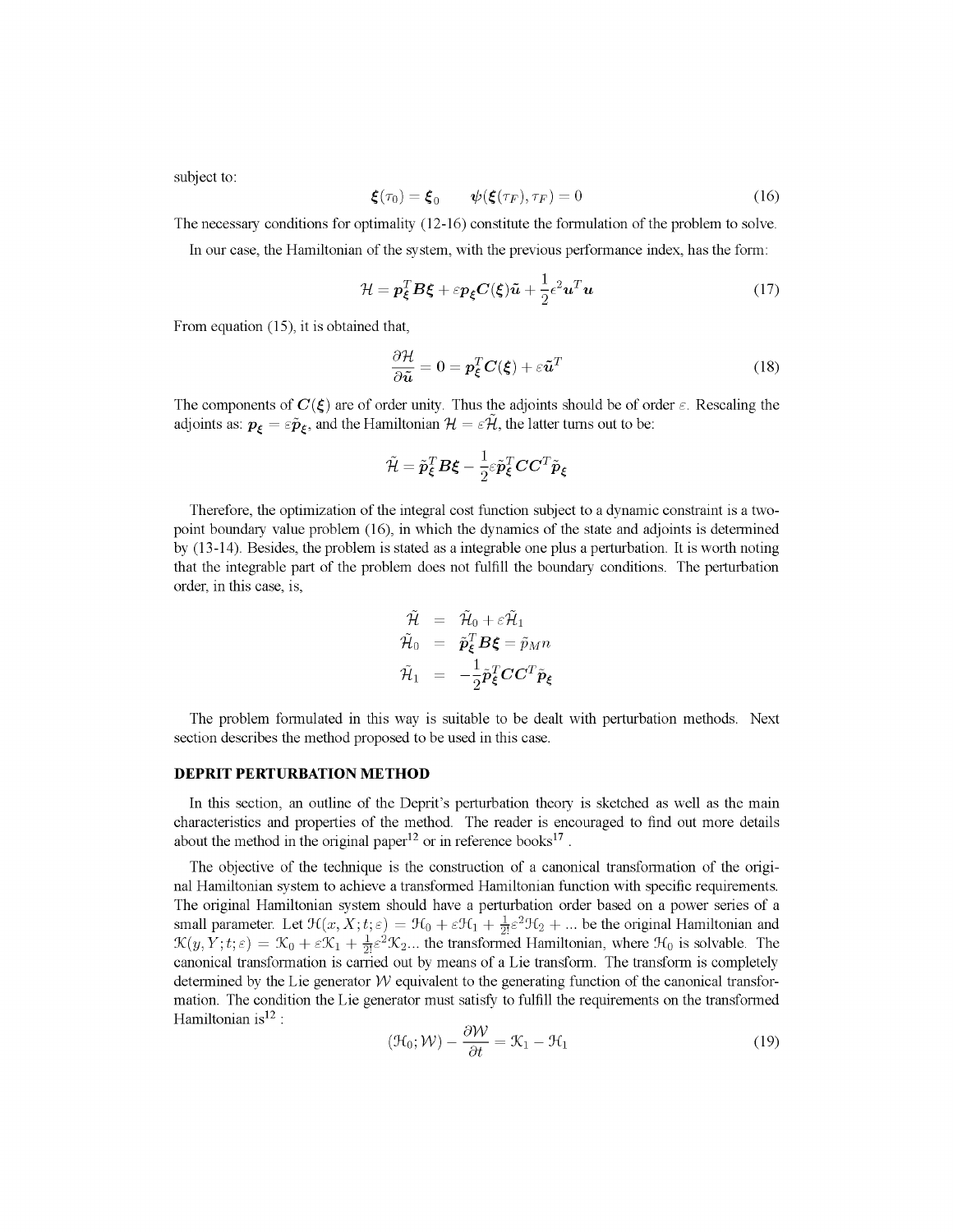where  $(f; g) = \sum_i \left( \frac{\partial f}{\partial x_i} \frac{\partial g}{\partial x_i} - \frac{\partial f}{\partial x_i} \frac{\partial g}{\partial x_i} \right)$  is the Poisson bracket of f and g over the phase space  $(x, X)$ . The previous condition is a linear partial differential equation for *W*.

The method also provides with the explicit map of the canonical transformation in the form of power series.

$$
x = y + \varepsilon y^{(1)}(y, Y; t) + \frac{1}{2!} \varepsilon^2 y^{(2)}(y, Y; t) + \dots
$$
 (20)

$$
X = Y + \varepsilon Y^{(1)}(y, Y; t) + \frac{1}{2!} \varepsilon^2 Y^{(2)}(y, Y; t) + \dots
$$
 (21)

The process is recursive and is based on the use of Lie transforms and the associated Lie series.

In our case, the objective is to eliminate the first order terms in  $\varepsilon$  from the transformed Hamiltonian:  $\mathcal{K}_1 \equiv 0$ . The partial differential equation for the generating function reads:

$$
\left(\frac{\partial \mathcal{H}_0}{\partial \pmb{\xi}}\frac{\partial \mathcal{W}}{\partial \tilde{\pmb{p}}_{\pmb{\xi}}}-\frac{\partial \mathcal{H}_0}{\partial \tilde{\pmb{p}}_{\pmb{\xi}}}\frac{\partial \mathcal{W}}{\partial \pmb{\xi}}\right)-\frac{\partial \mathcal{W}}{\partial t}=-\mathcal{H}_1\Rightarrow \tilde{p}_M\frac{\partial \mathcal{W}}{\partial \tilde{p}_n}-n\frac{\partial \mathcal{W}}{\partial M}=-\frac{1}{2}\tilde{\pmb{p}}_{\pmb{\xi}}^T\mathbf{C}\mathbf{C}^T\tilde{\pmb{p}}_{\pmb{\xi}}
$$

The partial derivative of  $W$  with respect to time has been set to zero because the Hamiltonian is not an explicit function of time. Given that  $H_1$  is a summation, the solution of this equation can be written as the sum of three terms:

$$
W = W_{IN} + W_{LI} + W_{QU} \tag{22}
$$

Each of the terms corresponds to three different kinds of addends in  $\mathcal{H}_1$ : independent of  $\tilde{p}_n$ , linear in  $\tilde{p}_n$  and quadratic in  $\tilde{p}_n$ . The explicit form of the three terms of the generating function is gathered below:

$$
\mathcal{W}_{IN} = \tilde{\boldsymbol{p}}_{\xi}^T \mathcal{A}(\xi) \tilde{\boldsymbol{p}}_{\xi}
$$
 (23)

$$
\mathcal{W}_{LI} = \tilde{\boldsymbol{p}}_{\xi}^{T} \left( \sum_{k=0}^{\infty} \boldsymbol{\mathcal{B}}_{k}(\xi) \right) \tilde{\boldsymbol{p}}_{\xi}
$$
 (24)

$$
\mathcal{W}_{QU} = \tilde{\boldsymbol{p}}_{\xi}^{T} \left( \sum_{k=0}^{\infty} \mathcal{C}_{k}(\xi) \right) \tilde{\boldsymbol{p}}_{\xi}
$$
 (25)

Therefore, the Lie generator function is written as:  $\mathcal{L}_{\text{max}}$  the Lie generator function is written as:

$$
\mathcal{W} = \tilde{\boldsymbol{p}}_{\xi}^{T} \left( \mathcal{A}(\xi) + \sum_{k=0}^{\infty} \mathcal{B}_{k}(\xi) + \sum_{k=0}^{\infty} \mathcal{C}_{k}(\xi) \right) \tilde{\boldsymbol{p}}_{\xi} = \tilde{\boldsymbol{p}}_{\xi}^{T} \mathcal{D}(\xi) \tilde{\boldsymbol{p}}_{\xi}
$$
(26)

In the previous expressions,  $A, B, C, D \in \mathcal{M}_{6x6}$  and their co efficients are functions of  $\xi$ . The coefficients that enter into  $W_{LI}$  and  $W_{QU}$  are Fourier series in the mean anomaly whose coefficients are also series of Bessel functions of the first kind in the eccentricity<sup>16</sup>. The explicit expression of the coefficients can be found in appendix A.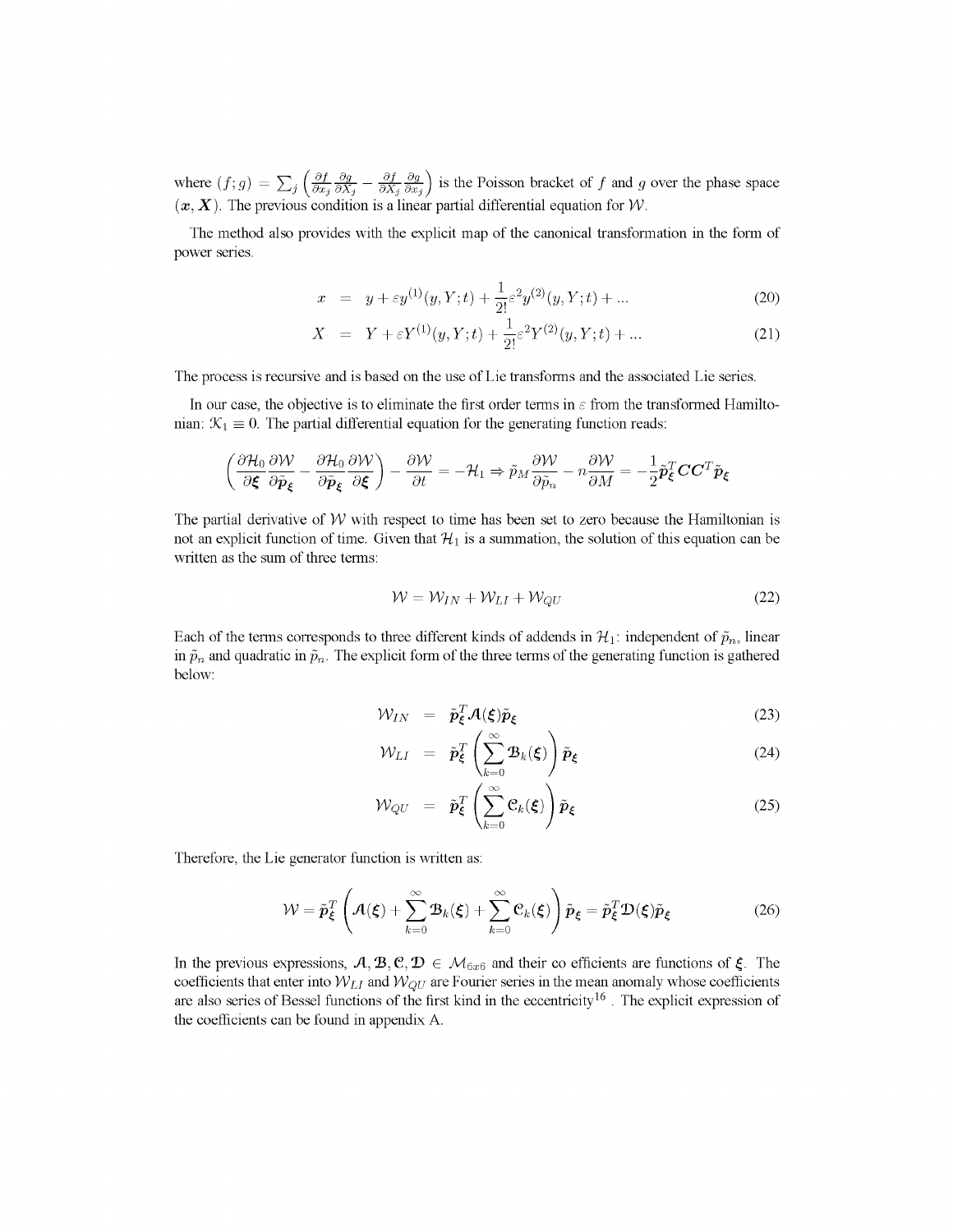The generating function determines completely the canonical transformation. Thus, the transformed Hamiltonian is just:  $\mathcal{K}_0 = \mathcal{H}_0$ , with solutions:

$$
\begin{array}{lcl} \Omega' &=& \Omega'_0 \qquad \tilde{p}'_\Omega = \tilde{p}'_{\Omega,0} \\[2mm] i' &=& i'_0 \qquad \tilde{p}'_i = \tilde{p}'_{i,0} \\[2mm] \omega' &=& \omega'_0 \qquad \tilde{p}'_\omega = \tilde{p}'_{\omega,0} \\[2mm] n' &=& n'_0 \qquad \tilde{p}'_n = -\tilde{p}'_{M,0} \tau + \tilde{p}'_{n,0} \\[2mm] e' &=& e'_0 \qquad \tilde{p}'_e = \tilde{p}'_{e,0} \\[2mm] M' &=& n'_0 \tau + M'_0 \qquad \tilde{p}'_M = \tilde{p}'_{M,0} \end{array}
$$

where the prime in the coordinates denotes that they are the transformed ones. The previous relations can be expressed in a compact form as:  $\boldsymbol{\xi}' = (\boldsymbol{\mathcal{V}} \tau + \boldsymbol{\mathcal{I}}) \boldsymbol{\xi}'_0$  and  $\boldsymbol{\tilde{p}}'_t = (\boldsymbol{\mathcal{S}} \tau + \boldsymbol{\mathcal{I}}) \boldsymbol{\tilde{p}}'_t$ , where  $\boldsymbol{\mathcal{I}}$  is the identity matrix, the single non-null term in  $\mathcal V$  is  $V_{64} = 1$  and the single non-null term in  $\mathcal S$  is  $S_{46} = -1$ . The Lie series can be used to connect these solutions with the solutions of the original problem. The perturbation theory provides us with explicit transformation of coordinates<sup>12</sup>:

$$
\boldsymbol{\xi} = \boldsymbol{\xi}' + \varepsilon \frac{\partial \mathcal{W}}{\partial \tilde{\boldsymbol{p}}_{\boldsymbol{\xi}}'} = \boldsymbol{\xi}' + 2\varepsilon \mathcal{D}(\boldsymbol{\xi}') \tilde{\boldsymbol{p}}_{\boldsymbol{\xi}}' \tag{27}
$$

$$
\tilde{p}_{\xi} = \tilde{p}'_{\xi} + \varepsilon \frac{\partial \mathcal{W}}{\partial \xi'} \tag{28}
$$

In this manner, an explicit analytic solution is obtained as a function of twelve parameters, the initial conditions of the transformed state and transformed adjoints. Depending on the available information on the boundary conditions, two different kind of problems can be treated: the reachable set of states with optimal control policy and the optimal trajectory between two given initial and final states.

#### **REACHABLE SET WITH OPTIMAL CONTROL POLICY**

The configuration space of the Hamiltonian is constituted by the state and adjoint spaces. Nevertheless, in this paper, the reachable set  $R(x_0, \mathcal{U})$  is defined in the state space:  $R(x_0, \mathcal{U}) \in \mathcal{X}$ . The reachable set is the set of all states that are visited by any trajectories that start at *XQ* and are obtained for some  $\tilde{u} \in \mathcal{U}(\mathcal{U})$  is the set of allowable controls). This can be expressed formally as:

$$
R(x_0, \mathcal{U}) = \{ x_R \in \mathcal{X} \mid \exists \tilde{u} \in \mathcal{U} \text{ and } \exists t \in [0, \infty) \text{ such that } x(t) = x_R \}
$$

Within this reachable set, we are interested in the reachable subset  $\tilde{R}$  of states that are accessible using the optimal continuous control. If the set of optimal controls is denoted as  $U^*$  the optimal continuous reachable set can be formally defined as:

$$
R(x_0, \mathcal{U}^*) = \{x_{OR} \in \mathcal{X} \mid \exists \tilde{u} \in \mathcal{U}^* \text{ and } \exists t \in [0, \infty) \text{ such that } x(t) = x_{OR}\}
$$

The concept of the optimal reachable subset is similar to the range of a vehicle because the amount of fuel at disposal is directly related to the burning time when the thrust is continuous. Range is an important parameter and a useful mission planning tool<sup>18</sup>. In the same manner, the optimal control reachable set is a valuable piece of information for the mission planning. In addition, the optimal reachable set constitutes a limit of possible states that can be accessed with a given amount of propellant and a given maximum thrust.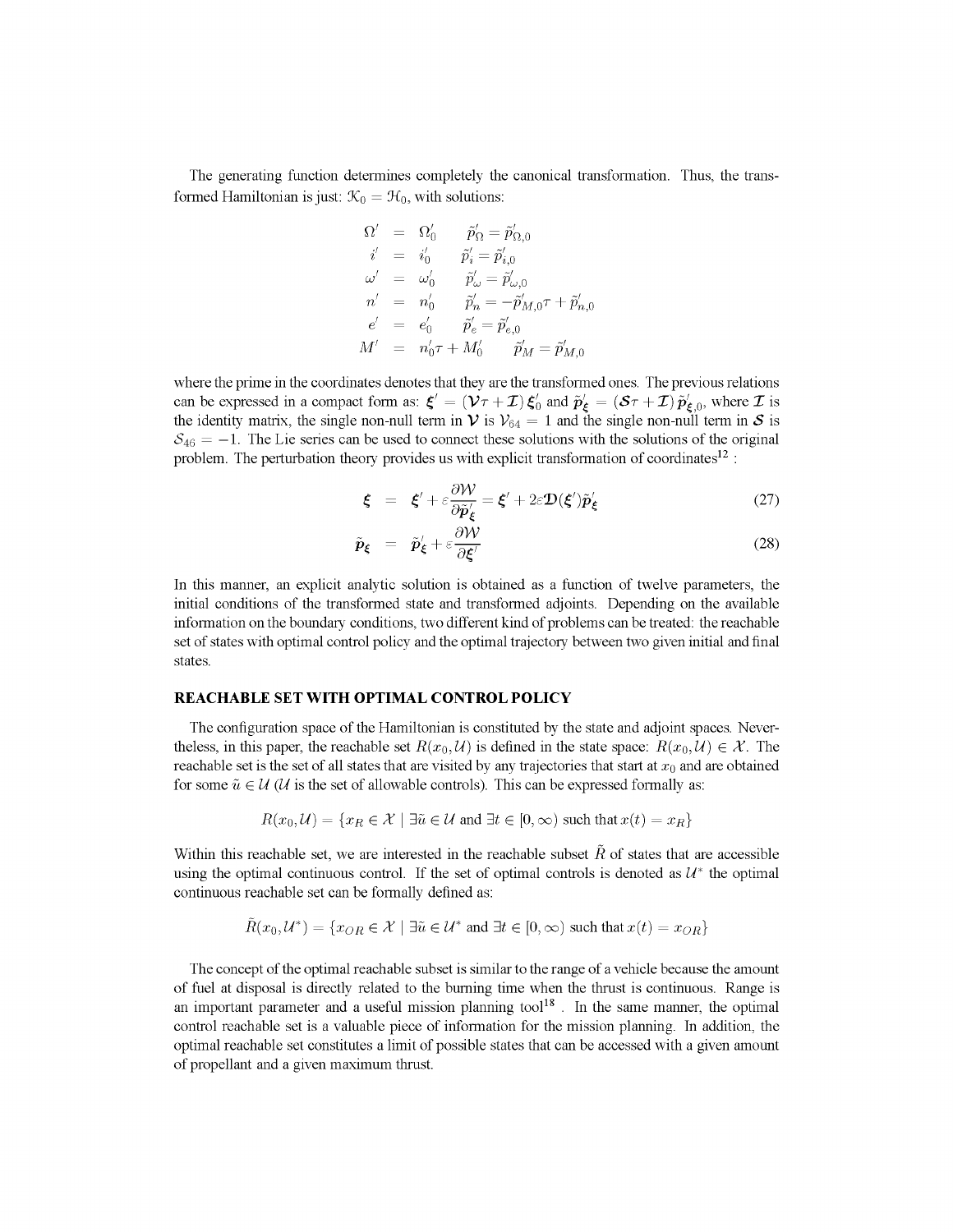The solution obtained in the previous section allows one to build an implicit description of the reachable set of optimal control policy. At  $\tau = \tau_0$ , the initial state  $\boldsymbol{\xi}(\tau_0) = \boldsymbol{\xi}_0$  is known. In addition,  $\boldsymbol{\xi}' = \boldsymbol{\xi}'_0$  and  $\tilde{\boldsymbol{p}}'_{\boldsymbol{\xi}} = \tilde{\boldsymbol{p}}'_{\boldsymbol{\xi},0}$ . Therefore, from (27):

$$
\tilde{\boldsymbol{p}}'_{\xi,0} = \frac{1}{2\varepsilon} \boldsymbol{\mathcal{D}}^{-1}(\boldsymbol{\xi}'_0) \left(\boldsymbol{\xi}_0 - \boldsymbol{\xi}'_0\right) \tag{29}
$$

This equation indicates that the difference between the initial state and the initial transformed state is of order  $\varepsilon$ . On the other hand, at  $\tau = \tau_F$ , the transversality conditions imposes that  $\tilde{\mathbf{p}}_{\xi,F} = \mathbf{0}$ . The implicit equation that must be solved for  $\xi'_{0}$  is:

$$
\mathbf{f}(\xi'_0; \xi_0, \tau_F) = \frac{1}{2\varepsilon} \left( \mathcal{S}\tau_F + \mathcal{I} \right) \mathcal{D}^{-1}(\xi'_0) \left( \xi_0 - \xi'_0 \right) + \varepsilon \frac{\partial \mathcal{W}}{\partial \xi'} = 0 \tag{30}
$$

Note that in the previous function the last term  $\frac{\partial \mathcal{W}}{\partial \xi'}$  involves again a double infinite series that should be truncated for numerical computation. The explicit form of the reachable set turns out to be:

$$
\boldsymbol{\xi} = \left[ (\boldsymbol{\mathcal{V}} \tau + \boldsymbol{\mathcal{I}}) + \boldsymbol{\mathcal{D}} (\boldsymbol{\xi}') (\boldsymbol{\mathcal{S}} \tau + \boldsymbol{\mathcal{I}}) \boldsymbol{\mathcal{D}}^{-1} (\boldsymbol{\xi}'_0) \right] \boldsymbol{\xi}'_0 \tag{31}
$$

where  $\xi'_{0}$  is the solution of (30).

# OPTIMAL TRAJECTORY BETWEEN GIVEN INITIAL AND FINAL STATES

In this section, the problem of obtaining the optimal trajectory between given initial and final states with fixed final time is addressed. This is the rendezvous problem and can be seen as a generalization of the Lambert's problem. In the Lambert's problem the initial and final positions can be connected by a Keplerian trajectory and the match in velocity is not required. In such a case, therefore, among the possible connecting trajectories between the initial and final position, the solution without thrust is optimal from the point of view of the mass consumption.

The problem is posed in the following terms: knowing that at  $\tau = \tau_0$ , the initial state  $\xi(\tau_0) = \xi_0$ is known and at the known final time  $\tau_F$ , the final state is also known  $\zeta(\tau_F) = \zeta_F$ , compute the trajectory and the control that minimizes the propellant consumption. Following the development of the previous section, this problem can be stated as: determine  $\xi'_0$  such that  $f(\xi'_0; \xi_0, \xi_F, \tau_F) \equiv 0$ , where  $\mathbf{f}(\boldsymbol{\xi}'_0;\boldsymbol{\xi}_0,\boldsymbol{\xi}_F,\tau_F)$  is:

$$
\mathbf{f}(\boldsymbol{\xi}'_0; \boldsymbol{\xi}_0, \boldsymbol{\xi}_F, \tau_F) = \boldsymbol{\xi}_F - \left[ (\boldsymbol{\mathcal{V}} \tau_F + \boldsymbol{\mathcal{I}}) + \boldsymbol{\mathcal{D}} (\boldsymbol{\xi}') (\boldsymbol{\mathcal{S}} \tau_F + \boldsymbol{\mathcal{I}}) \boldsymbol{\mathcal{D}}^{-1} (\boldsymbol{\xi}'_0) \right] \boldsymbol{\xi}'_0 \tag{32}
$$

In this manner, the solution of the TPBVP is obtained as the zero of a six-dimension non-linear algebraic vector function. In principle, this fact represents a reduction in the complexity of the problem. Nevertheless, it is important to notice that there exist a couple of concerns related to the evaluation of **f**. The first one is the definition of  $\mathcal{D}$  as a double series. Thus, it should be truncated at some order in both the Taylor series in mean anomaly and the series of Bessel functions in eccentricity. The choice of the order should be a trade-off between accuracy and computational cost. Moreover, although less relevant, in the evaluation of  $D$  the Kepler equation must be solved for the given final time.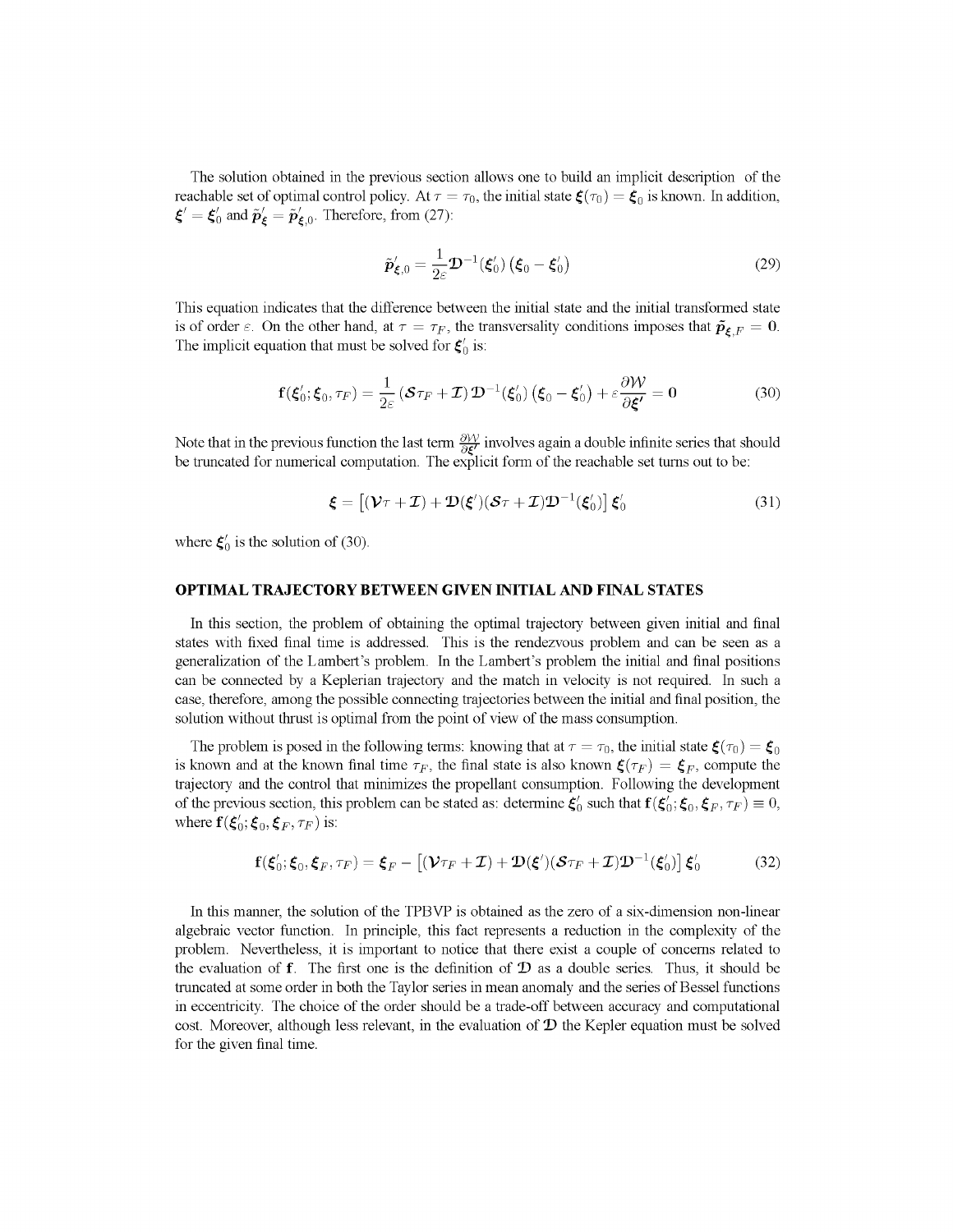#### **CONCLUSION AND FUTURE WORK**

In this work, the perturbation theory is applied to the canonical mapping of the Hamiltonian system that results from the optimal control problem. In particular, we exploit the advantage of Lie transforms to built explicit canonical transformations. Lie transforms allow us to build the perturbed solution starting from the unperturbed integrable Hamiltonian system. A solution of the state as a series in terms of the small parameter is provided. In this manner, the reachable set of states and adjoints starting from a given initial condition following an optimal control policy can be built as a function of the small parameter, i.e., the order of magnitude of the thrust. Analytical expressions for the reachable set has been shown. Moreover, the particular solution of an optimal transfer for given final time and state can be found by solving a non-linear algebraic equation. In this way, the TPBVP is transformed into a problem of finding a zero of a non-linear vector function.

Future work involves the development of a fine-tuned algorithm to compute optimal reachable sets as well as optimal solutions of the TPBVP. The simulation and validation of the algorithm is also required. In addition, a formulation of the dynamics in terms of non-singular elements will be mandatory to deal with circular or polar orbits. The change in the state coordinates varies the derivation of the auxiliary functions but does not alter the main conclusions of the present development.

#### **REFERENCES**

- [1] J.-P. W. C. B. Marchal, C; Marec, "Synthesis of the analytical results on optimal transfer between Keplerian orbits," tech. rep., NASA, 1968.
- [2] J. T. Berts, "Survey of numerical methods for trajectory optimization," *Journal of guidance, control, and dynamics,* Vol. 21, No. 2, 1998, pp. 193-207.
- [3] D. Lawden, "Optimal Intermediate-Thrust Arcs in Gravitational Field," *Acta Astronautica,* Vol. 8,1962. pp. 106-123.
- [4] B. Bonnard, J.-B. Caillau, E. Trelat, *et ah,* "Geometric optimal control of elliptic Keplerian orbits," *Discrete and Continuous Dynamical Systems,* 2005, pp. 929-956.
- [5] M. Guelman, A. Kogan, and A. Gipsman, "Asymptotic Optimization of Very Long, Low Thrust Propelled Inter-Orbital Maneuvers," *Acta Astronautica,* Vol. 47, July 2000, pp. 489-502.
- [6] S. d. Silva Fernandes and W. A. Golfetto, 'Numerical and analytical study of optimal low-thrust limited-power transfers between close circular coplanar orbits," *MATHEMATICAL PROBLEMS IN'EN-GINEERING,* 2007, 10.1155/2007/59372.
- [7] V. M. Guibout and D. J. Scheeres, *Solving Two Point Boundary Value Problems Using Generating Functions: Theory and Applications to Astrodynamics,* Vol. 1, ch. 3, p. 53. Butterworth-Heinemann. 2006.
- [8] V. M. Guibout and D. J. Scheeres, "Solving relative two-point boundary value problems: application to spacecraft formulation flight transfers," *Journal of Guidance, Control, and Dynamics,* Vol. 27, No. 4. 2004, pp. 693-704.
- [9] C. Park, V. Guibout, and D. J. Scheeres, "Solving optimal continuous thrust rendezvous problems with generating functions," *Journal of 'Guidance, Control, andDynamics,* Vol. 29, No. 2, 2006, pp. 321-331.
- [10] C. Park and D. J. Scheeres, "Determination of optimal feedback terminal controllers for general boundary conditions using generating functions,"*Automatica,* Vol. 42, No. 5, 2006, pp. 869-875.
- [11] T. N. Edelbaum, "Optimal Low-Thrust Rendezvous and Station Keeping," *AIAA Journal,* Vol. Vol. 2. No. 7, 1964, pp. 1196-1201.
- [12] A. Deprit, "Canonical transformations depending on a small parameter," *Celestial Mechanics,* Vol. 1. Mar. 1969, pp. 12-30,10.1007/BF01230629.
- [13] G. R. Hintz, "Survey of Orbit Element Sets," *Journal of Guidance Control and Dynamics,* Vol. 31. 2008, pp. 785-790, 10.2514/1.32237.
- [14] R. Battin, *An Introduction to the Mathematics and Methods of Astrodynamics.* AIAA education series, American Institute of Aeronautics and Astronautics, 1999, pp. 488
- [15] A. E. Bryson and Y. *Ho, Applied Optimal Control: Optimization, Estimation, and Control.* Taylor & Francis, 1975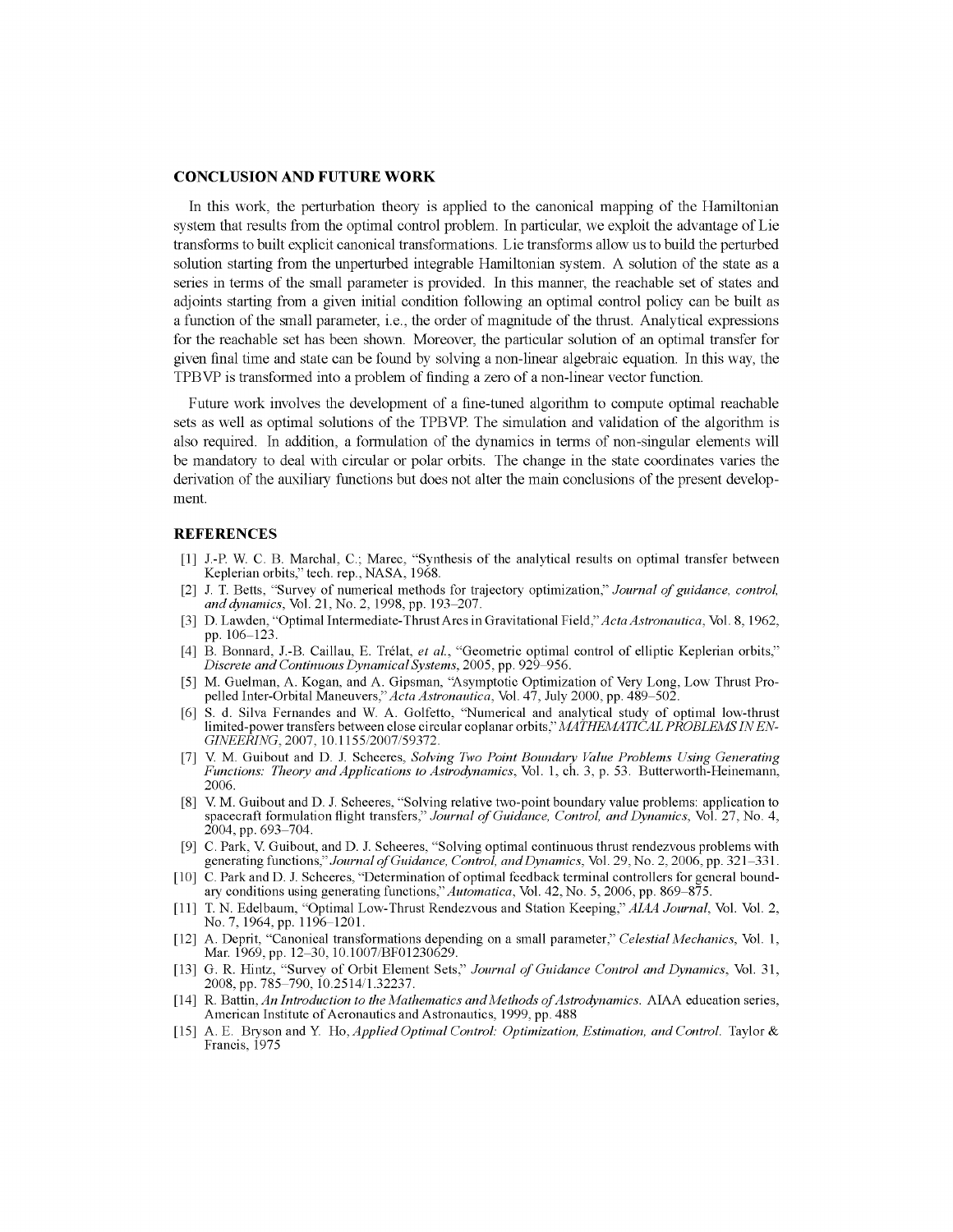- [16] R. Battin, An Introduction to the Mathematics and Methods of Astrodynamics. AIAA education series, American Institute of Aeronautics and Astronautics, 1999, pp. 207-212
- [17] G. J. Sussman, J. Wisdom, and M. E. Mayer, *Structure and interpretation of classical mechanics.* MIT Press, 2001.
- [18] M. Holzinger, D. J. Scheeres, and R. S. Erwin, "On-Orbit Range Computation Using Gauss' Variational Equation Using Gauss' Variation Using Gauss' Variation Using Gauss' Variation Using Gauss' Variation Using Gauss' Va Equations With J2 *Perturbations"Advances in theAstronauticalSciences,* Vol. 140,2011.

# **APPENDIX A. AUXILIARY FUNCTIONS**

This appendix gathers the auxiliary functions which have been used in the analytical description of the generating function. The generating function  $W$  is written in compact form as:

$$
W = \tilde{p}_{\xi}^{T} \mathcal{D}(\xi) \tilde{p}_{\xi}
$$
 (33)

where

$$
\mathcal{D}(\boldsymbol{\xi}) = \mathcal{A}(\boldsymbol{\xi}) + \sum_{k=0}^{\infty} \mathcal{B}_k(\boldsymbol{\xi}) + \sum_{k=0}^{\infty} \mathcal{C}_k(\boldsymbol{\xi})
$$
(34)

In turn, matrix  $A(\xi)$  and its components are functions of the state  $\xi$ :

$$
\mathcal{A}(\xi) = \begin{bmatrix} \mathcal{A}_{11} & \mathcal{A}_{12} & \mathcal{A}_{13} & 0 & 0 & 0 \\ \mathcal{A}_{12} & \mathcal{A}_{22} & \mathcal{A}_{23} & 0 & 0 & 0 \\ \mathcal{A}_{13} & \mathcal{A}_{23} & \mathcal{A}_{33} & 0 & \mathcal{A}_{35} & \mathcal{A}_{36} \\ 0 & 0 & 0 & 0 & 0 & 0 \\ 0 & 0 & \mathcal{A}_{35} & 0 & \mathcal{A}_{55} & \mathcal{A}_{56} \\ 0 & 0 & \mathcal{A}_{36} & 0 & \mathcal{A}_{56} & \mathcal{A}_{66} \end{bmatrix}
$$
(35)

where:

$$
A_{11} = \frac{1}{a^2n^3 \sin^2 i(1 - e^2)} (\mathcal{G}_{11a}(e, E) + \mathcal{G}_{11b}(e, E) \cos^2 \omega + \mathcal{G}_{11c}(e, E) \cos \omega \sin \omega)
$$
  
\n
$$
A_{12} = \frac{1}{a^2n^3 \sin i(1 - e^2)} (\mathcal{G}_{12a}(e, E) + \mathcal{G}_{12b}(e, E) \cos^2 \omega + \mathcal{G}_{12c}(e, E) \cos \omega \sin \omega)
$$
  
\n
$$
A_{13} = \frac{\cos i}{a^2n^3 \sin^2 i(1 - e^2)} (\mathcal{G}_{13a}(e, E) + \mathcal{G}_{13b}(e, E) \cos^2 \omega + \mathcal{G}_{13c}(e, E) \cos \omega \sin \omega)
$$
  
\n
$$
A_{22} = \frac{1}{a^2n^3 \sin^2 i(1 - e^2)} (\mathcal{G}_{22a}(e, E) + \mathcal{G}_{22b}(e, E) \cos^2 \omega + \mathcal{G}_{22c}(e, E) \cos \omega \sin \omega)
$$
  
\n
$$
A_{23} = \frac{\cos i}{a^2n^3 \sin i(1 - e^2)} (\mathcal{G}_{23a}(e, E) + \mathcal{G}_{23b}(e, E) \cos^2 \omega + \mathcal{G}_{23c}(e, E) \cos \omega \sin \omega)
$$
  
\n
$$
A_{33} = \frac{1}{a^2n^3 \sin^2 i(1 - e^2)e^2} (\mathcal{G}_{33a}(e, E) + \cos^2 i (\mathcal{G}_{33b}(e, E) + \mathcal{G}_{33c} \cos^2 \omega + \mathcal{G}_{33d}(e, E) \cos \omega \sin \omega))
$$
  
\n
$$
A_{34} = \frac{2\sqrt{1 - e^2}}{a^2n^3} \mathcal{G}_{35}(e, E)
$$
  
\n
$$
A_{35} = \frac{2\sqrt{1 - e^2}}{a^2n^3e^2} \mathcal{G}_{36}(e, E)
$$
  
\n
$$
A_{36} = \frac{2\sqrt{1 - e^2}}{a^2n^3} \mathcal{G}_{35}(e, E)
$$
<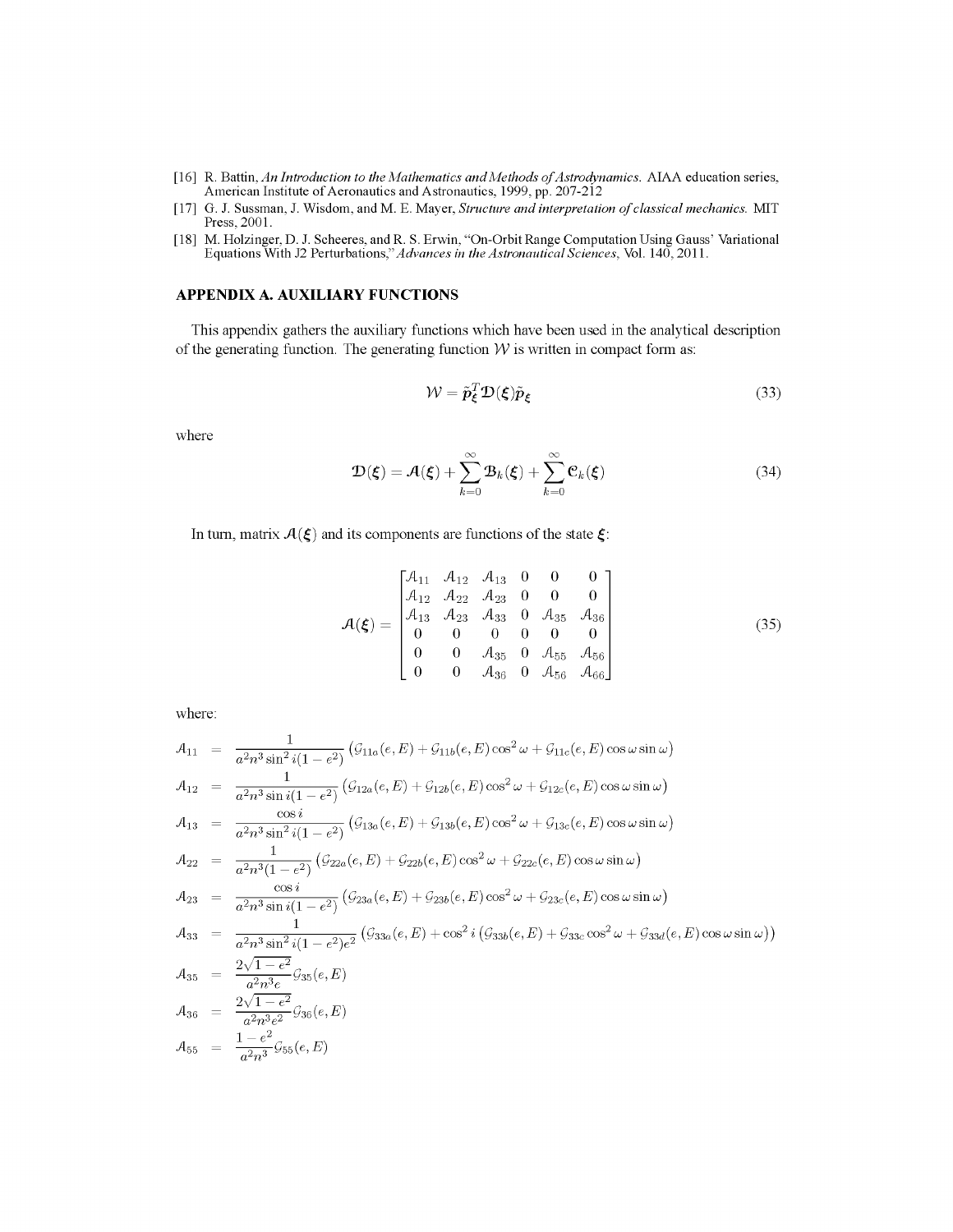$$
A_{56} = \frac{2}{a^2 n^3 e} \mathcal{G}_{56}(e, E)
$$
  

$$
A_{66} = \frac{2}{a^2 n^3 e} \mathcal{G}_{66}(e, E)
$$

$$
G_{11a} = \left(\frac{1}{2}e^{2} + \frac{1}{4}\right)\sin(2E) + \left(-\frac{11}{4}e - e^{3}\right)\sin(E) + \frac{1}{2}E - \frac{1}{12}e\sin(3E) + 2e^{2}E
$$
  
\n
$$
G_{11b} = \left(-\frac{1}{12}e^{3} + \frac{1}{6}e\right)\sin(3E) + \left(-\frac{1}{4}e^{2} - \frac{1}{2}\right)\sin(2E) + \left(\frac{5}{4}e^{3} + \frac{5}{2}e\right)\sin(E) - \frac{5}{2}e^{2}E
$$
  
\n
$$
G_{11c} = \sqrt{1 - e^{2}}\left[\frac{1}{2}\left(1 - e^{2}\right)\cos(2E) + \frac{1}{6}\cos(3E) + \frac{5}{2}\cos(E) - \frac{1}{2}e^{2} - \frac{1}{2}\right]
$$
  
\n
$$
G_{12a} = \sqrt{1 - e^{2}}\left[\frac{1}{2}\left(e^{2} + 1\right)\cos(2E) - \frac{1}{6}e\cos(3E) + \frac{1}{2}\left(e^{2} + 1\right) - \frac{5}{2}\cos(E)\right]
$$
  
\n
$$
G_{12b} = \sqrt{1 - e^{2}}\left[-\left(e^{2} + 1\right)\cos(2E) + \frac{1}{3}e\cos(3E) - \left(1 + e^{2}\right) + 5e\cos(E)\right]
$$
  
\n
$$
G_{12c} = \left(-\frac{1}{3}e + \frac{1}{6}e^{3}\right)\sin(3E) + -5\left(e - \frac{1}{2}e^{3}\right)\sin(E) + \left(\frac{1}{2}e^{2} + 1\right)\sin(2E) + 5e^{2}E
$$
  
\n
$$
G_{13b} = -\left(e^{2} + \frac{1}{2}\right)\sin(2E) + \left(2e^{3} + \frac{11}{2}e\right)\sin(E) - 4e^{2}E - E + \frac{1}{6}e\sin(3E)
$$
  
\n
$$
G_{12b} = -\left(\frac{1}{2} - e^{2}\right)\sin(2E) + \left(2e^{3} + \frac{11}{2}e\right)\sin(E) - E + \
$$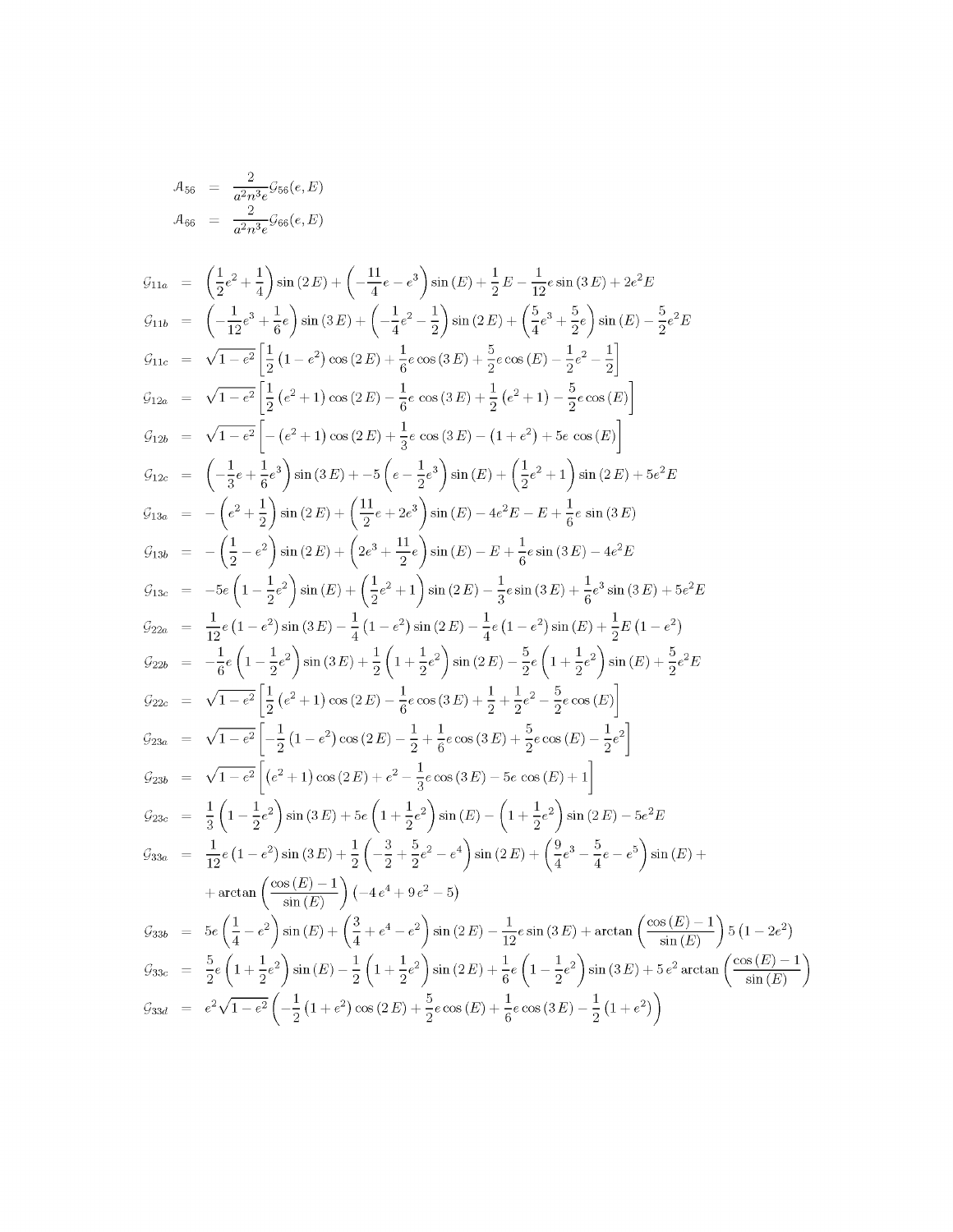$$
G_{35} = \frac{1}{4} (e^2 - 3) \cos(2E) + \frac{1}{12} e \cos(3E) + \frac{5}{4} e \cos(E) + \frac{1}{4} e^2 - \frac{3}{4}
$$
  
\n
$$
G_{36} = e \left(\frac{13}{4} + e^2\right) \sin(E) + \left(\frac{3}{4} - e^2\right) \sin(2E) - \frac{1}{12} e \sin(3E) - e^2 E - \frac{5}{2} E
$$
  
\n
$$
G_{55} = -\frac{1}{12} e \sin(3E) - \frac{15}{4} \sin(E) e + \frac{3}{4} \sin(2E) + \frac{5}{2} E
$$
  
\n
$$
G_{56} = -\frac{1}{12} e \left(1 - e^2\right) \cos(3E) + \frac{3}{4} \left(1 - e^2\right)^2 \cos(2E) + \frac{3}{4} e \left(1 - e^2\right) \cos(E) + \frac{3}{4} \left(1 - e^2\right)^2
$$
  
\n
$$
G_{66} = \left(2 e^4 + \frac{5}{2} + \frac{11}{2} e^2\right) E + \left(-\frac{39}{4} e^3 - \frac{21}{4} e\right) \sin(E) + \frac{3}{2} \left(e^4 - \frac{1}{2} + \frac{3}{2} e^2\right) \sin(2E) + \frac{1}{3} e \left(\frac{1}{4} - e^4 - \frac{1}{4} e^2\right)
$$

Matrix  $B_k(\xi)$  and its components are functions of the state  $\xi$ :

$$
\mathbf{B}_0(\xi) = \frac{3M}{2a^2n^3}(1-e^2) \left[e\left(1+\mathcal{D}_0\right)-\mathcal{C}_0\right] \begin{bmatrix} 0 & 0 & 0 & 0 & 0 & 0 \\ 0 & 0 & 0 & 0 & 0 & 0 \\ 0 & 0 & 0 & 0 & 0 & 0 \\ 0 & 0 & 0 & 0 & 2n & 0 \\ 0 & 0 & 0 & 2n & 0 & M \\ 0 & 0 & 0 & 0 & M & 0 \end{bmatrix}
$$
(36)

$$
\mathbf{B}_{k}(\xi) = \frac{3}{ka^{2}n^{3}e} \begin{bmatrix} 0 & 0 & 0 & 0 & 0 & 0 \\ 0 & 0 & 0 & 0 & 0 & 0 \\ 0 & 0 & 0 & \mathcal{F}_{Ak}n\cos(kM) & 0 & \frac{1}{k}\mathcal{F}_{Ak}\sin(kM) \\ 0 & 0 & \mathcal{F}_{Ak}n\cos(kM) & 0 & -\mathcal{F}_{Ck}n\sin(kM) & \mathcal{F}_{Ck}n\cos(kM) \\ 0 & 0 & 0 & -\mathcal{F}_{Ck}n\sin(kM) & 0 & \frac{1}{2}\mathcal{F}_{Bk}n\cos(kM) \\ 0 & 0 & 0 & \mathcal{F}_{Ck}n\cos(kM) & \frac{1}{2}\mathcal{F}_{Bk}n\cos(kM) & \frac{1}{k}\mathcal{F}_{Bk}\sin(kM) \\ \end{bmatrix}
$$
(37)

Matrix  $\mathcal{C}_k(\xi)$  and its components are also functions of the state  $\xi$ :

$$
\mathcal{C}_{0}(\xi) = -\frac{3M}{a^{2}n^{3}} \left[ \mathcal{O}_{0}(e-2) + e^{2} \mathcal{D}_{0} \right] \begin{bmatrix} 0 & 0 & 0 & 0 & 0 & 0 \\ 0 & 0 & 0 & 0 & 0 & 0 \\ 0 & 0 & 0 & 0 & 0 & 0 \\ 0 & 0 & 0 & 3 & 0 & \frac{3}{2} \frac{M}{n} \\ 0 & 0 & 0 & 0 & 0 & 0 \\ 0 & 0 & 0 & \frac{3}{2} \frac{M}{n} & 0 & \frac{M^{2}}{n^{2}} \end{bmatrix}
$$
(38)  

$$
\mathcal{C}_{k}(\xi) = \frac{9}{a^{2}n} \left[ \mathcal{O}_{k}(e-2) + e^{2} \mathcal{D}_{k} \right] \begin{bmatrix} 0 & 0 & 0 & 0 & 0 & 0 \\ 0 & 0 & 0 & 0 & 0 & 0 \\ 0 & 0 & 0 & 0 & 0 & 0 \\ 0 & 0 & 0 & 0 & 0 & 0 \\ 0 & 0 & 0 & 0 & 0 & 0 \\ 0 & 0 & 0 & 0 & 0 & 0 \\ 0 & 0 & 0 & 0 & 0 & 0 \\ 0 & 0 & 0 & \frac{\sin(kM)}{2k} & 0 & \frac{\sin(kM)}{2k^{2}n} \end{bmatrix}
$$
(39)

The functions  $\mathcal{F}_{Ak}$ ,  $\mathcal{F}_{Ck}$ ,  $\mathcal{F}_{Ck}$  has the following form:

$$
\mathcal{F}_{Ak} = \mathcal{A}_{k} (e^{2} + 4) - 2e\mathcal{B}_{k} (e^{2} + 1) + \mathcal{E}_{k} e^{4}
$$
  
\n
$$
\mathcal{F}_{Bk} = \sqrt{1 - e^{2}} (2\mathcal{A}_{k} - e\mathcal{B}_{k})
$$
  
\n
$$
\mathcal{F}_{Ck} = e(1 - e^{2}) (2\mathcal{C}_{k} - e\mathcal{D}_{k})
$$